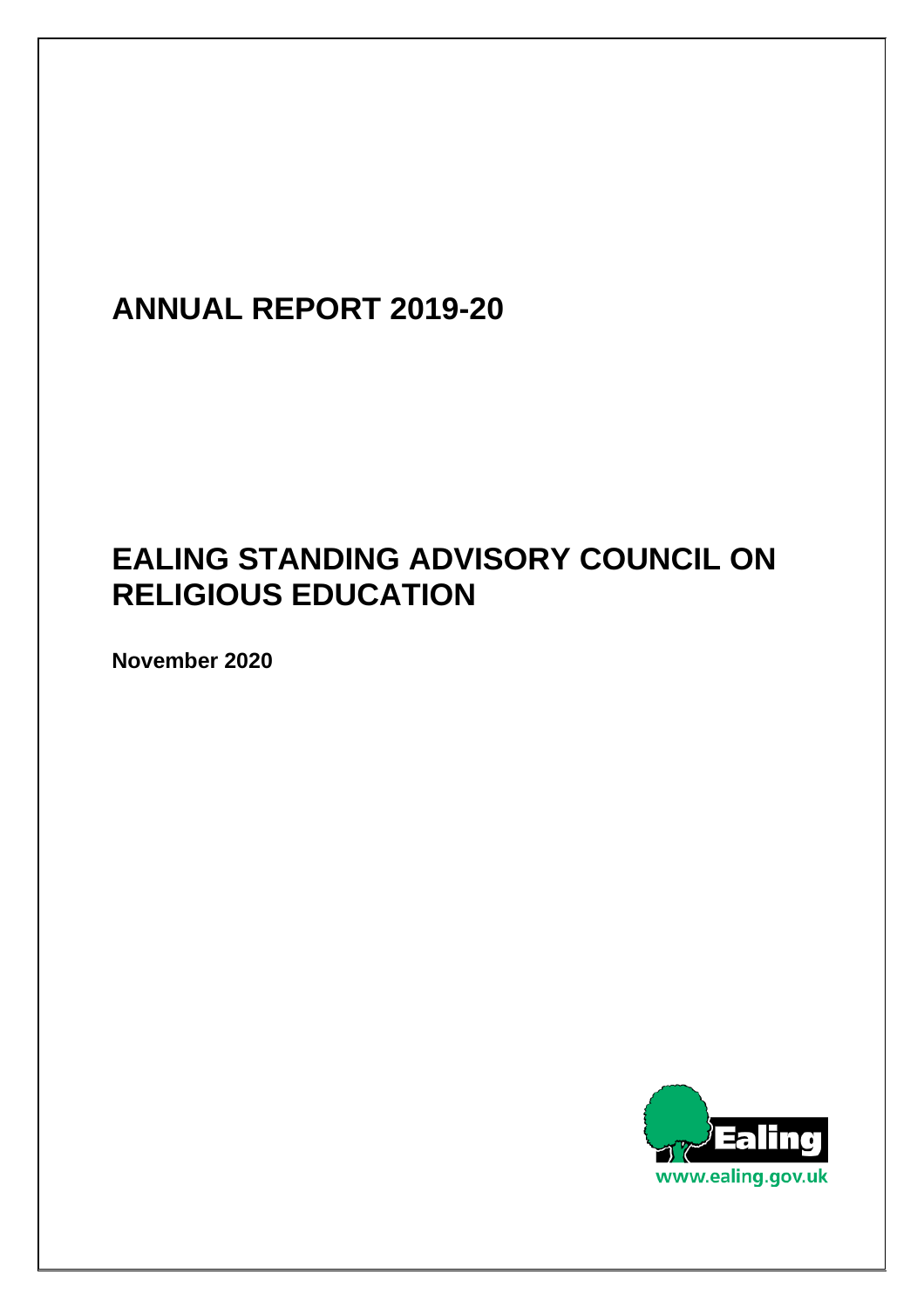#### **FOREWORD FROM THE CHAIR**

*Welcome to the Annual Report of the Ealing Standing Advisory Council on Religious Education (SACRE) 2019-20.* 

*I would like to thank all of SACRE members, LA officers, schools and teachers for all of the work undertaken with collective worship and teaching religious education in the borough this year. We were also very fortunate to welcome back Lesley Prior this year, who provides a wealth of knowledge, experience and expertise as our SACRE consultant.* 



*A key achievement this year was the completion of our new Agreed Syllabus for RE which was agreed at the Agreed Syllabus Conference in July 2020. I would like to thank everyone involved in the production and refinement of the syllabus, including Revd Andrew Williams (Senior Lecturer and Subject Lead for Religious Education at Roehampton University) who wrote the syllabus and all of the SACRE members and teachers who provided thoughtful and constructive feedback throughout the process.* 

*This, and the other work of SACRE, was completed despite the huge disruption caused by the partial school closure and other changes to working practices as a result of the Covid 19 pandemic. Special thanks must go to the Democratic Services officers for their support in enabling us to continue to meet online and to the teachers in schools who continued to provide education in schools for our vulnerable pupils and online for other pupils. Although there were no public examinations this year, our high school teachers, through the Centre Assessment grades process, ensured that students taking Religious Studies GCSE and A level courses received their grades along with grades in other subjects. Many schools also provided online assemblies and opportunities for reflection for pupils learning from home. Our teachers continued to work collaboratively, sharing examples of effective remote working through their network meetings.* 

*As we move into another year of uncertain times, I am sure that we will continue to work as a community to support our schools, children and young people in all aspects of our SACRE work.* 

*Cllr Tariq Mahmood Chair of the LB of Ealing SACRE*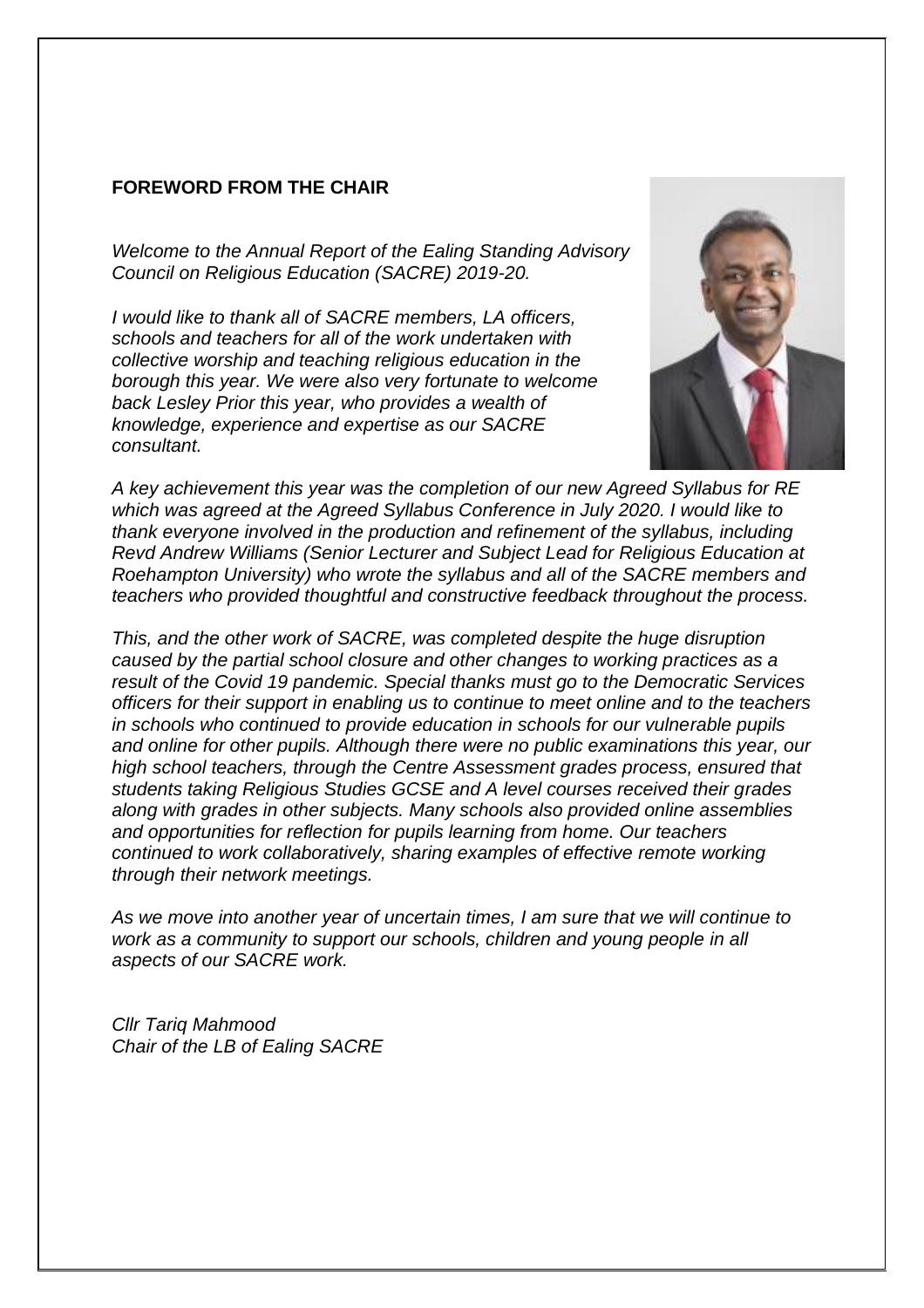#### **1.0 RELIGIOUS EDUCATION**

#### **1.1 Agreed Syllabus**

The Agreed Syllabus for Religious Education in the LB of Ealing during the academic year 2019-20 was produced in 2014 and called **Sowing the Seeds of the Future: An Exploration of Human Beliefs and Values**. This syllabus was unanimously approved by the Agreed Syllabus Conference on 8th July 2014, ratified by LB of Ealing Cabinet on 22nd July 2014, and implemented in LB Ealing community schools from September 2014.

The document is available via: <http://www.egfl.org.uk/religious-education>

This remained the legally binding document for all local authority maintained and voluntary controlled schools in LB of Ealing during the academic year 2019-20, the period covered by this report.

It should be noted that the schemes of work are posted at: [https://www.egfl.org.uk/elp-services/teaching-and-](https://www.egfl.org.uk/elp-services/teaching-and-%20learning/curriculum/curriculum-subjects/religious-education/re-3) learning/curriculum/curriculum[subjects/religious-education/re-3](https://www.egfl.org.uk/elp-services/teaching-and-%20learning/curriculum/curriculum-subjects/religious-education/re-3)

These are examples only; they are not prescriptive, and teachers are welcome to amend and adapt them in accordance with the requirements of the syllabus.

#### **1.2 Review of Agreed Syllabus**

A review of the Agreed Syllabus in line with the statutory requirement to do so every five years began in Spring 2019. A consultation document was sent to schools and primary and secondary teachers were given the opportunity to offer feedback on the current syllabus at their spring term network meetings. A further meeting was held on Friday 3rd May 2019 to enable teachers to compare the current syllabus with other options.

The outcome of these consultations was reported to the summer SACRE meeting. This meeting was also attended by Reverend Andrew Williams, Senior Lecturer in RE and Theology at the University of Roehampton and it was agreed that he would be commissioned to review the LB Ealing Agreed Syllabus and produce a new draft document.

It was planned that the new syllabus would be available for teaching from September 2020.

At the **SACRE Meeting** on the **31st October 2019**, SACRE voted to request the LB of Ealing to convene an Agreed Syllabus Conference. Details of the process were outlined by the SACRE Consultant in accordance with the statutory requirements. At the same meeting, the first draft of the new agreed syllabus was shared with members. This was favourably received, particularly the emphasis in the document on enquiry led learning. Members also discussed the current legal status of RE across different phases and strands of education.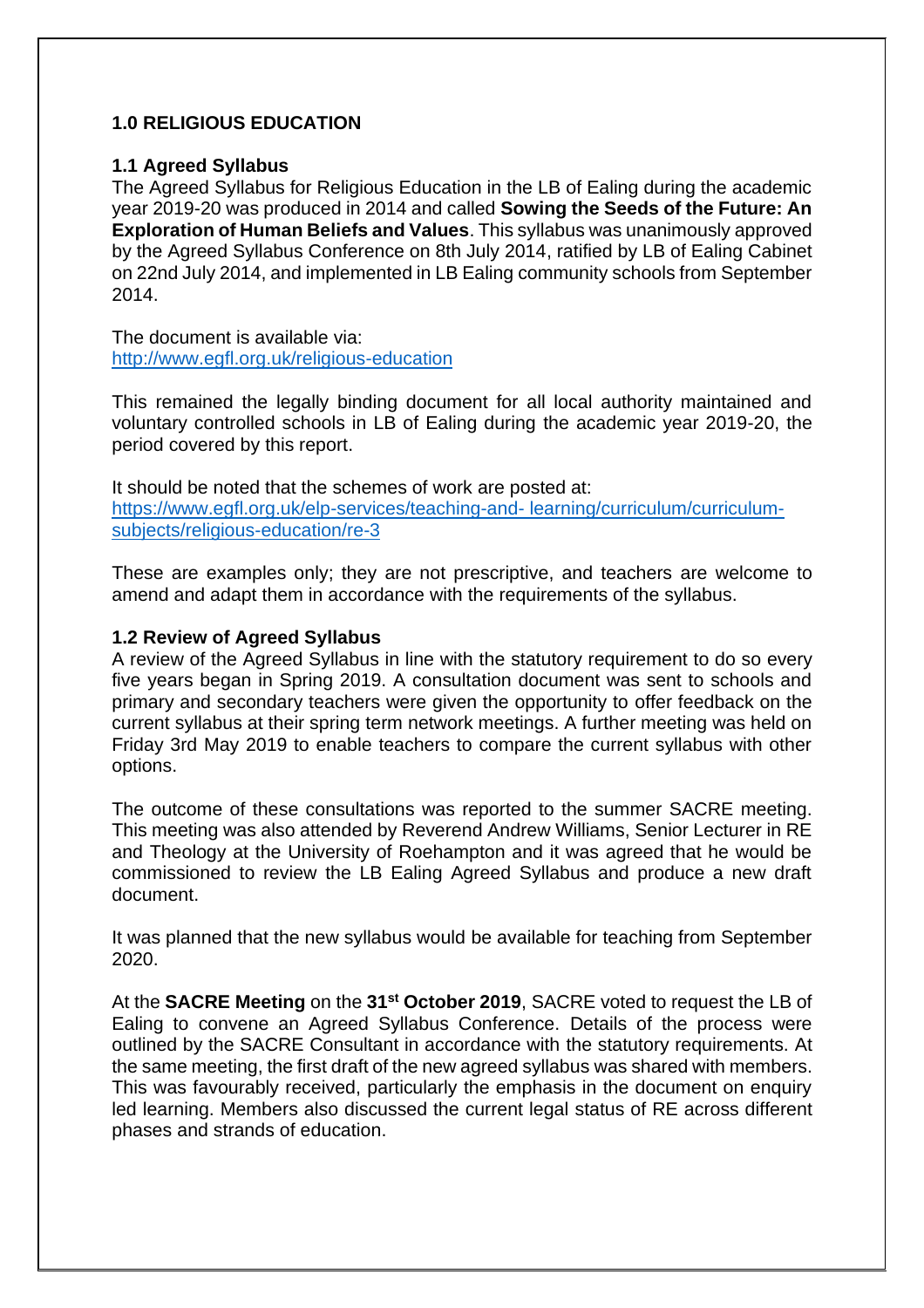At the **SACRE Meeting** on the 27<sup>th</sup> February 2020, SACRE members reviewed the next draft of the new agreed syllabus and were informed of the ways in which their suggested amendments, additions and adaptations had been addressed. It was also noted that there had been wide consultation with members of the primary, special and secondary RE networks for teachers with responsibility for RE across the LB of Ealing.

After further extensive consultations with members of SACRE, particularly those on Group A and on Group C, an **Agreed Syllabus Conference** was held online on **23rd July 2020** and all four Groups voted unanimously to approve the final draft of the document. The new syllabus was approved at Cabinet on **13th October 2020.**

The syllabus – called **RELIGION AND WORLDVIEWS: BELIEVING, BEHAVING, BELONGING** - will be taught in schools from September 2020. A transition period has also been agreed up to summer 2021 from which time the syllabus should be taught in full.

The new syllabus has two documents: **Overview** and **Teaching Units** which can be found at:

<http://www.egfl.org.uk/religious-education>

Access to additional shared resources and lesson plans on Google Drive can be obtained by emailing [elp@ealing.gov.uk](mailto:elp@ealing.gov.uk)

# **1.3 Standards in RE**

At the SACRE Meeting in the spring term, the SACRE Consultant noted that Ofsted, as result of the new Education Inspection Framework which has been in place since September 2019, was reporting on RE at a significantly higher rate than before as there is now more focus on the curriculum and on foundation subjects. It was stressed, however, that the increase had occurred from a very low base level previously. None of the inspections that took place in Ealing during 2019-20 mentioned RE. *(Please note Ofsted inspections were suspended from March 2020 due to the partial closure of schools.)*

Members considered a report produced by the National Association of Teachers of RE (NATRE) highlighting key Ofsted findings relating to RE in schools across England during the autumn term. These findings were also shared with Subject Leaders for RE in their regular network meetings and their implications were highlighted and discussed.

The report can be accessed here:

[https://www.natre.org.uk/uploads/Ofsted%20Primary%20and%20Secondary%20Rep](https://www.natre.org.uk/uploads/Ofsted%20Primary%20and%20Secondary%20Reports%20Autumn%202019%20221119%20final%20final.pdf) [orts%20Autumn%202019%20221119%20final%20final.pdf](https://www.natre.org.uk/uploads/Ofsted%20Primary%20and%20Secondary%20Reports%20Autumn%202019%20221119%20final%20final.pdf)

#### **Examinations at Key Stage 4 and 5 2020**

The government cancelled all public examinations at Key Stage 4 and 5 in 2020 due to the Covid 19 pandemic. Students were awarded grades through the Centre Assessment Grade (CAG) process. Teachers in Ealing schools used a range of evidence including internal assessment and prior performance to award grades to students. These grades will not be published but an overview of the number of entries for GCSE and A level has been included below.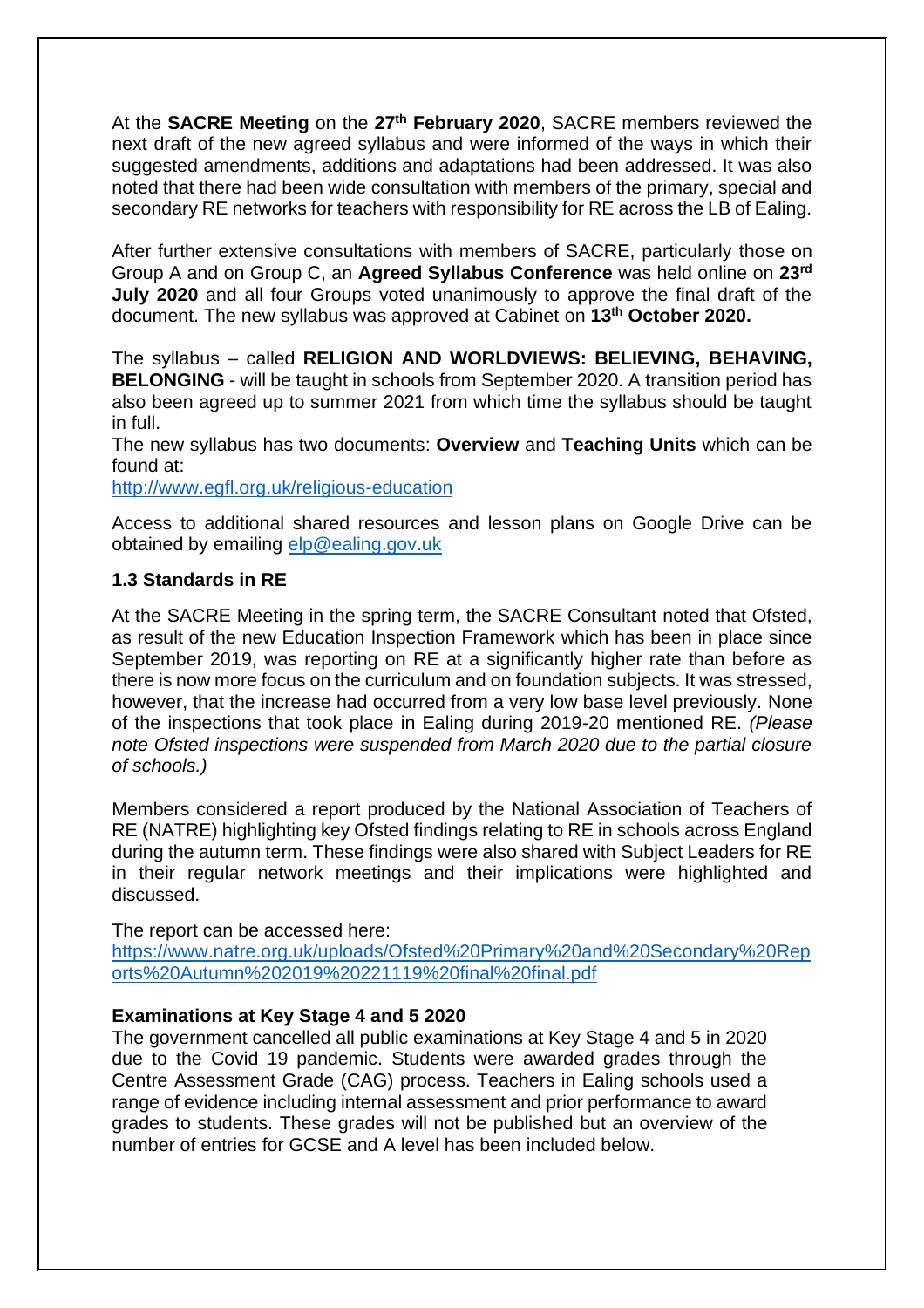# **Key Stage 4**

In six of the 11 schools without a religious designation (three maintained schools and three academies) the whole cohort sits Religious Studies GCSE. Across Ealing as a whole 66% of students were taking RS GCSE in 2020 in state funded schools. In one school all students take RS GCSE before Y11 so they are not included in the figures.

| <b>GCSE</b>                      | 2017<br>(A*-C)        | 2018<br>(new<br>GCSE)         | 2019                          | 2020       |
|----------------------------------|-----------------------|-------------------------------|-------------------------------|------------|
| <b>Number of</b><br>students / % | 1674 (61%)            | 1473 (52%)                    | 1733 (59%)                    | 2044 (66%) |
| <b>Progress 8</b>                | 0.43<br>Above average | 0.82<br>Well above<br>average | 0.63<br>Well above<br>average |            |
| % 9-4 $/A^*$ -C                  | 77%                   | 74%                           | 75%                           |            |

# **Post 16**

111 students were taking Religious Studies A level in 2020 at Ealing state funded high schools. 45% of the students (50) were in schools without a religious designation.

| A level          | 2017      | 2018          | 2019     | 2020 |
|------------------|-----------|---------------|----------|------|
|                  |           | (new A level) |          |      |
| <b>Number of</b> | 147 (11%) | 105 (8%)      | 122 (9%) | 111  |
| students / %     |           |               |          |      |
| %A-E             | 100%      | 100%          | 97%      |      |
| $%A-C$           | 80%       | 87%           | 71%      |      |
| $%A-B$           | 57%       | 53%           | 40%      |      |

# **2.0 IN-SERVICE TRAINING: RELIGIOUS EDUCATION AND COLLECTIVE WORSHIP**

#### **2.1 RE Networks**

The Authority offers a basic programme of in-service training and collaborative working for schools.

# **Primary and Special Schools**

Termly meetings for Subject Leaders for RE in primary and special school were planned for 2019-20. The autumn and spring term meetings were held at the Ealing Education Centre, led by Mirela Temo, Ealing Learning Partnership Adviser. The summer meeting was cancelled due to Covid 19. The meetings took place on:

- $\bullet$  10<sup>th</sup> October 2019
- $\bullet$  5<sup>th</sup> March 2020

Participants were given opportunities to:

- explore practical strategies for teaching and learning in the subject
- consider how to plan for effective learning and teaching in RE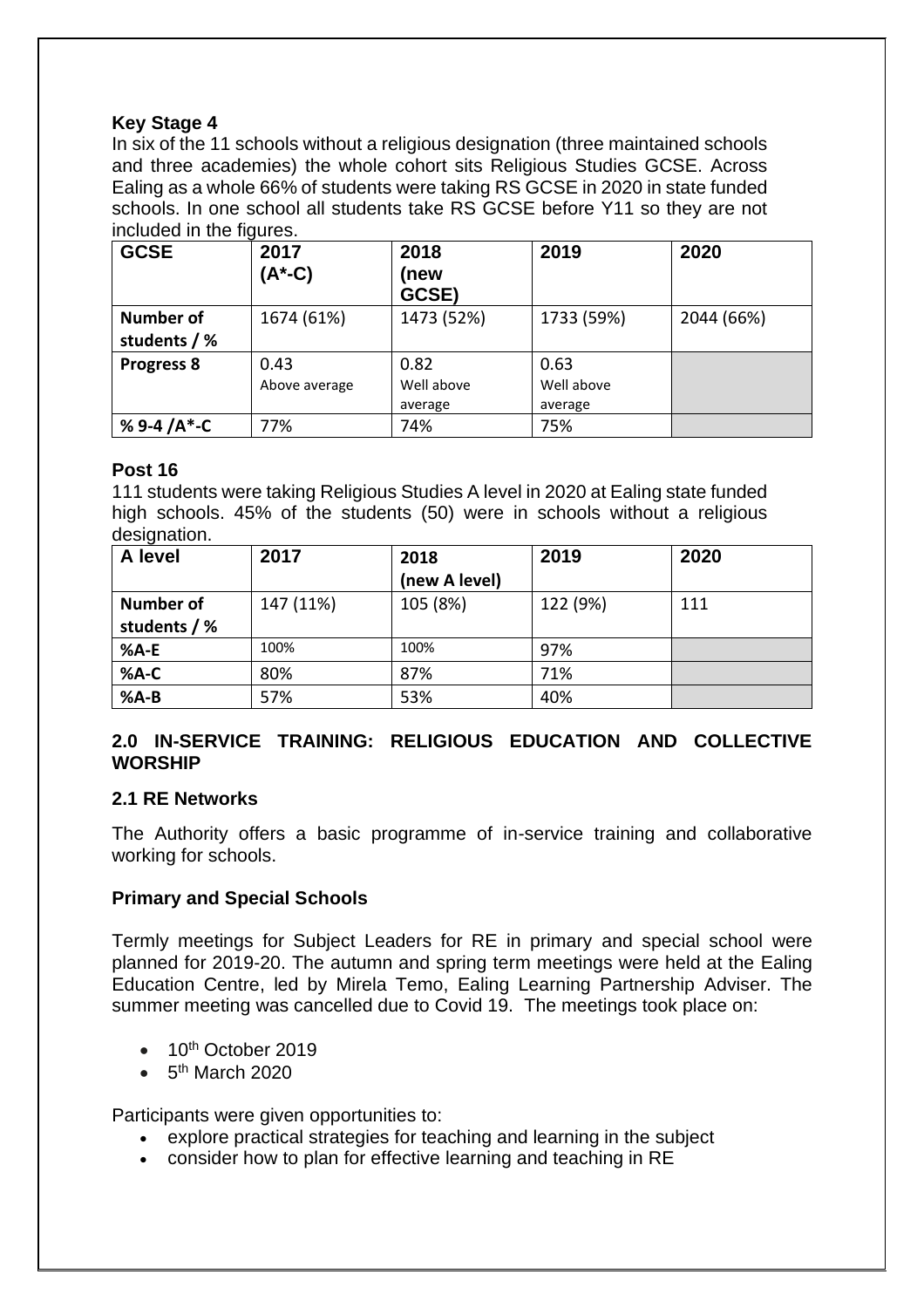- analyse how and why there should be assessment in RE and how this can be done effectively
- provide feedback on the draft of the new Agreed Syllabus.

# **High Schools**

The high school RE subject leader network is run as part of the Ealing Teaching School Alliance (ETSA) programme of subject networks. In 2019-20 the network lead was Emma Lauder, Head of Y13 at William Perkin CE High School. The autumn and spring network meetings were held. The planned summer conference was held as an online meeting due to Covid 19 and focused on sharing resources for remote learning.

The dates of the meetings in 2019-20:

- 13<sup>th</sup> November 2019
- $\bullet$  11<sup>th</sup> March 2020
- $\bullet$  17<sup>th</sup> June 2020

Feedback from both primary and secondary network was very positive.

# **3.0 COMPLAINTS**

No complaints on either Religious Education or Collective Worship were referred to SACRE for investigation in the year 2019 – 20

#### **4.0 COLLECTIVE WORSHIP**

#### **4.1 Determinations**

A list of schools which have been granted Determinations will be found in Annex B.

#### **4.2 Determination Renewals**

The following determination renewals were granted during the academic year 2019- 20:

- Allenby Primary School
- Hambrough Primary School

As a result of the pandemic and in accordance with advice received from the DfE, SACRE contacted other schools with renewals pending during this academic year. They were advised that their current determinations would be subject to a 'period of grace' and could continue beyond the statutory five years until after schools had reopened fully and normal procedures in this respect could be followed.

#### **5.0 LINKS WITH OTHER BODIES**

**5.1** The LB of Ealing SACRE is affiliated to The National Association of SACREs (NASACRE). Login details for the NASACRE website can be obtained from the Clerk to SACRE.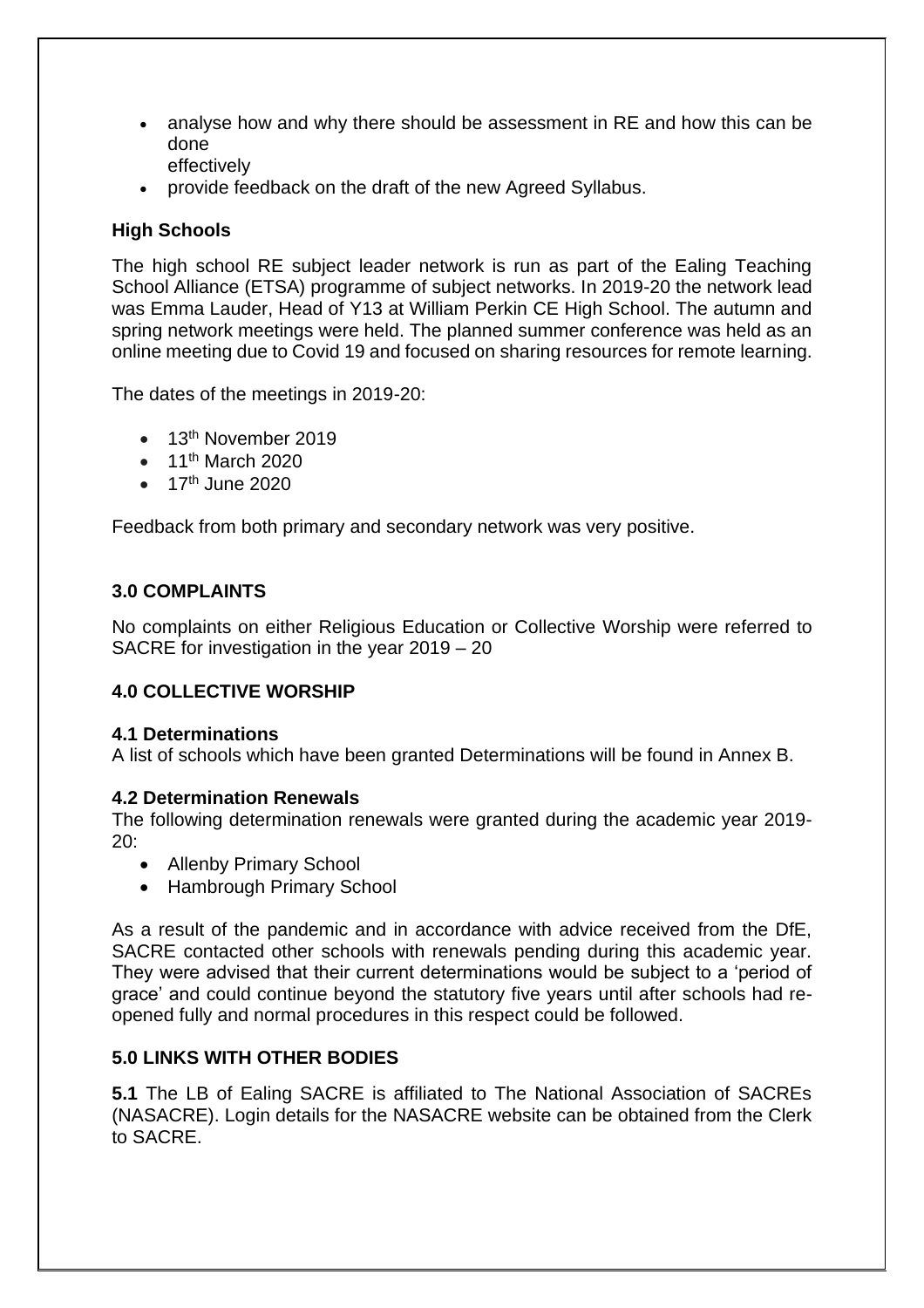Restrictions imposed as a result of the pandemic meant that it was not possible for the NASACRE AGM to take place in May as originally planned.

The SACRE Consultant is a member of the NASACRE Executive Group.

**5.2** The SACRE Consultant is also a member of many other RE professional bodies and shares information from them at SACRE Meetings.

#### **6.0 MEMBERSHIP**

Cllr Tariq Mahmoud appointed as chair in June 2018 continued as chair of SACRE in 2019-20.

# **New members welcomed in 2019-20:**

Mark Newton (Church of England Group) Lori Greenglass (Teachers' Associations) Emma Lauder (Teachers' Associations)

A full list of members can be found in Annex A.

# **7.0 SACRE CONTACT OFFICERS 2019-20**

- Angela Doherty, Ealing Learning Partnership, Quality & Partnerships Lead 11- 19 (Local Authority Adviser) [Adoherty@ealing.gov.uk](mailto:Adoherty@ealing.gov.uk)
- Katie Sullivan, Democratic Services Officer [Sullivank@ealing.gov.uk](mailto:Sullivank@ealing.gov.uk)
- Lesley Prior, RE Adviser for Community Schools at the London Diocesan Board for Schools (SACRE Consultant) [lesley.prior@london.anglican.org](mailto:lesley.prior@london.anglican.org)
- Mirela Temo,Ealing Learning Partnership (Local Authority Adviser) [mtemo@ealing.gov.uk](mailto:mtemo@ealing.gov.uk)
- [Elp@ealing.gov.uk](mailto:Elp@ealing.gov.uk) (Determinations and other queries)

# **8.0 MEETINGS**

Meetings of SACRE were held on:

- **31st October 2019** at at The Atrium, Perceval House
- **27th February 2020** at The Atrium, Perceval House
- **2nd July** online

The Local Authority Adviser, the Chair, the Clerk and the SACRE Consultant met between meetings where and when necessary.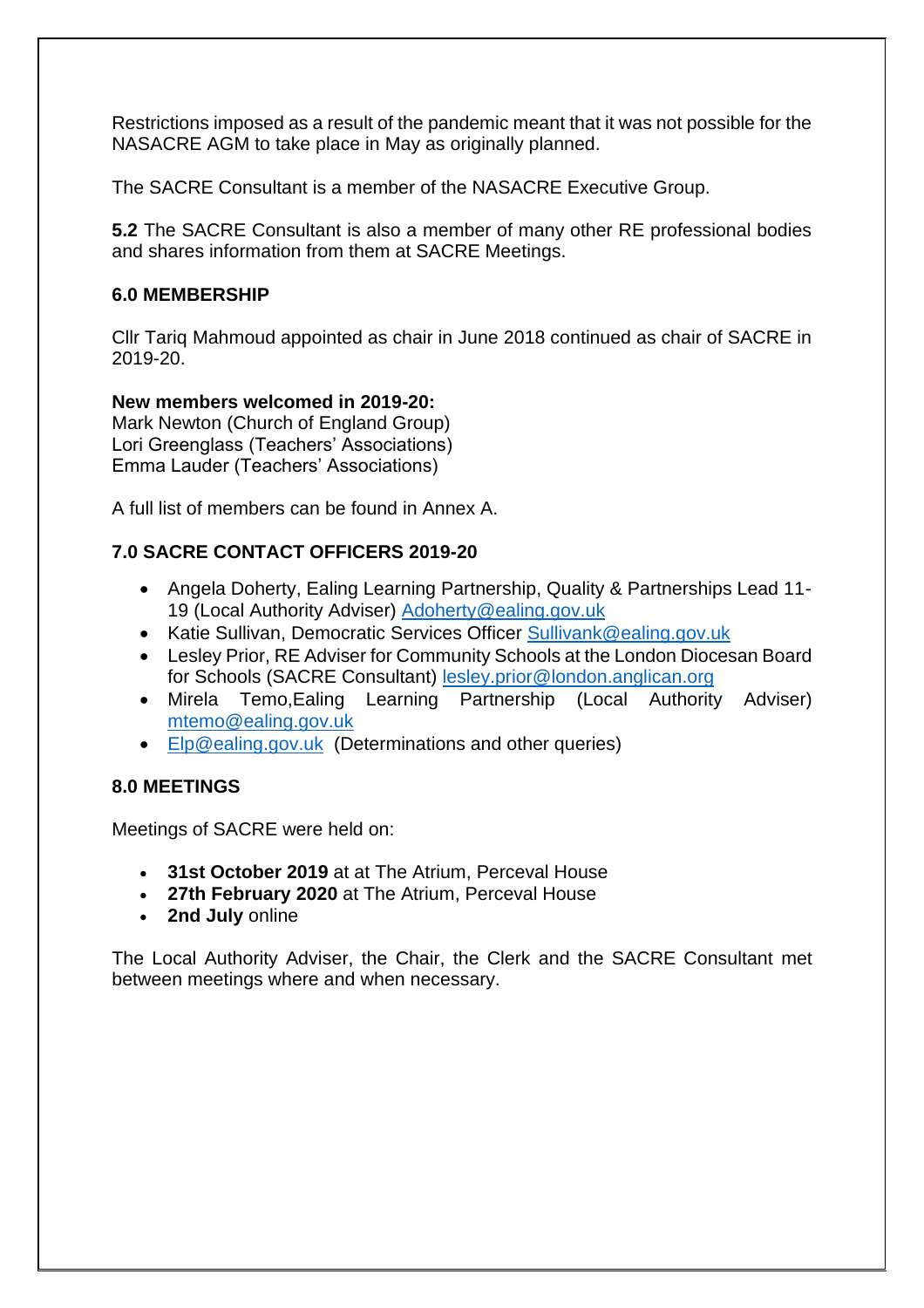#### **ANNEX A**

#### **MEMBERSHIP OF LONDON BOROUGH OF EALING STANDING ADVISORY COUNCIL ON RELIGIOUS EDUCATION 2019-2020**

#### **EALING COUNCIL (GROUP D)**

Cllr Mahmood (Chair), Cllr Ball Cllr Byrne Cllr Dhami Cllr Midha Cllr Millican Cllr Raza, Cllr Rooney Cllr Sahota

#### **CHURCH OF ENGLAND GROUP (GROUP B)**

Rev. Karen Greenidge Mr Mark Newton Rev. Canon Mark Poulson 3 vacancies

#### **TEACHERS' ASSOCIATIONS GROUP (GROUP C)**

Mr Glenn Burchell (NASUWT) Dr Elizabeth Day (NAHT/ASCL) (Vice Chair) Mrs Lori Greenglass (NAHT). Ms Emma Lauder (NASUWT) Ms Naheed Mir

#### **GROUPS REPRESENTING OTHER RELIGIOUS DENOMINATIONS (GROUP A)**

Ms Kath Richardson (Chair of Group) (Humanist) Ms Kim Burke (Roman Catholic) Mrs Jaswant Kaur Bola (Sikh Missionary Society) Mr S K Dhanda (Sri Guru Ravi Dasia Sabha) Mr Luxman Dissanayake (Buddhist) Dr Marianne Izen (Jewish) Mrs Barjinder Lall (Ramgarhia Sabha) Rev. Susan McCoan (United Reformed Church) Ms Marion McNeill (Free Church Federal Council) Mr Kasim Minhas/ Mr Sikander Minhas (Islam- Sunni) Mr Simon Motz (Liberal Jewish) Mr Oliver Murphy (West London Humanists and Secularists) Mrs P Pank (Ramgarhia Sabha) Mr Rabindra Pathak (Hindu) Ms Nadine Sayir (Baha'i) Mr Naif Sheikh /Jahad Ahmed (Discover Islam)

Vacancies: African Caribbean Church(1), Hindu (1), Islam Sunni (1), Islam Shi'a (1)